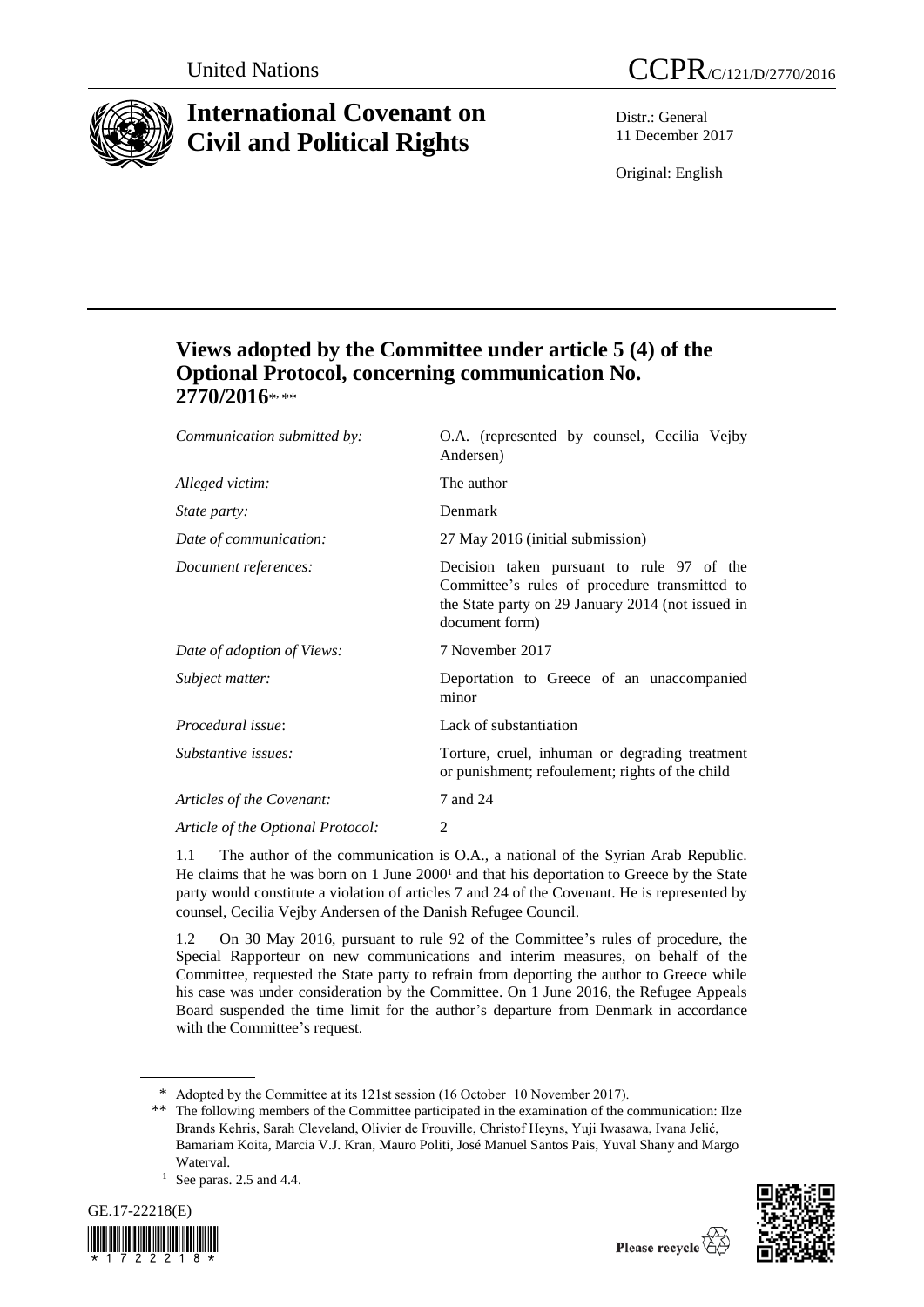# **Factual background**

2.1 The author is from Damascus. He submits that he fled the Syrian Arab Republic in March 2015 because of the war and that he entered Greece in April of the same year as an unaccompanied minor. Upon arrival on the Greek island of Chios, the author was apprehended by the local authorities and placed in a closed facility where his fingerprints were taken because of his illegal entry. After a few days on Chios, he was allowed to travel to Athens where he stayed in a hostel for four months, covering the costs himself. When he ran out of funds, he became homeless and lived on the streets for about two months. He indicates that he spent most of the nights in a large park, where he met a Syrian refugee who advised him to file a request for asylum in Greece in order to require accommodation from the Greek authorities. He did so on an unspecified date.

2.2 The author indicates that he filed his asylum request but that his attempts to secure the support of the Greek authorities in finding accommodation failed. Local authorities were extremely aggressive when contacted, and the author felt rejected. During those months, the author witnessed other people being exposed to violence and robberies. He spent many nights awake in order to avoid attacks. In June 2015, the author passed his asylum interview with the Greek authorities. He received refugee status but never received official notice of that decision, which he was informed of later by the Danish authorities.<sup>2</sup>

2.3 Due to the very difficult living conditions in Greece and the lack of prospects for improvement, the author left Greece on 20 July 2015 and travelled to Denmark in August and lodged an application for asylum. Once in Denmark, he was informed by the Danish authorities that he had been granted asylum in Greece on 27 July. The author also claims that due to the stress caused by the personal situation he has had to face, he is emotionally vulnerable, and he has inflicted harm upon himself while in Denmark.<sup>3</sup>

2.4 On 29 March 2016, the Danish Immigration Service rejected the author's request for asylum on the grounds that Greece was his first country of asylum and, under section 29b of the Danish Aliens Act, he could not be granted asylum in Denmark. The DIS indicated that given that he had been granted refugee status in Greece, the author could legally enter the country and settle there. The Service further indicated that the fact that the author was not aware that he had been issued a residence permit in Greece did not affect the outcome of his asylum claim. The author appealed this decision to the Refugee Appeals Board, while aware that such appeal is not an effective remedy as it does not have suspensive effect<sup>4</sup> and that it does not provide an opportunity to submit and substantiate new information.

2.5 On 20 May 2016, the author informed his counsel that his correct birth date was 1 June 2000. To substantiate this information, he provided Syrian identity documents, indicating that his brother had sent the documents to him electronically.<sup>5</sup> On 23 May, the author submitted an official request to the Danish Immigration Service indicating his real age and providing a copy of the documents that he had received from his brother. The author submits that he had initially provided false information concerning his age to the Greek authorities because he had been advised that he should identify himself as an adult, as unaccompanied migrant minors were systematically detained in Greece. Additionally, as he was not sure whether the legal adult age in Greece was 18 or 21, he opted for stating that he was 21 years old. Consequently, he was registered by the Greek authorities as an adult with the false birth date of 1 June 1995. The author further submits that he provided the same false information to the Danish authorities for the same reasons and because he had already been registered in Greece as having been born on 1 June 1995.

2.6 On an unspecified date, the author's counsel submitted supplementary information to the Refugee Appeals Board in support of the author's age claim. She reported that she had been in contact with the staff at the asylum centre dealing with the author's case, who observed that the author's friends were all about 15 or 16 years old. They further

<sup>2</sup> See para. 2.3.

<sup>&</sup>lt;sup>3</sup> The author does not provide further information in this regard.

<sup>4</sup> The Danish Immigration Service in its decision indicates that the author cannot stay in Denmark while a possible appeal against its decision is reviewed by the Board.

<sup>5</sup> The author has provided a copy of the documents to the Committee.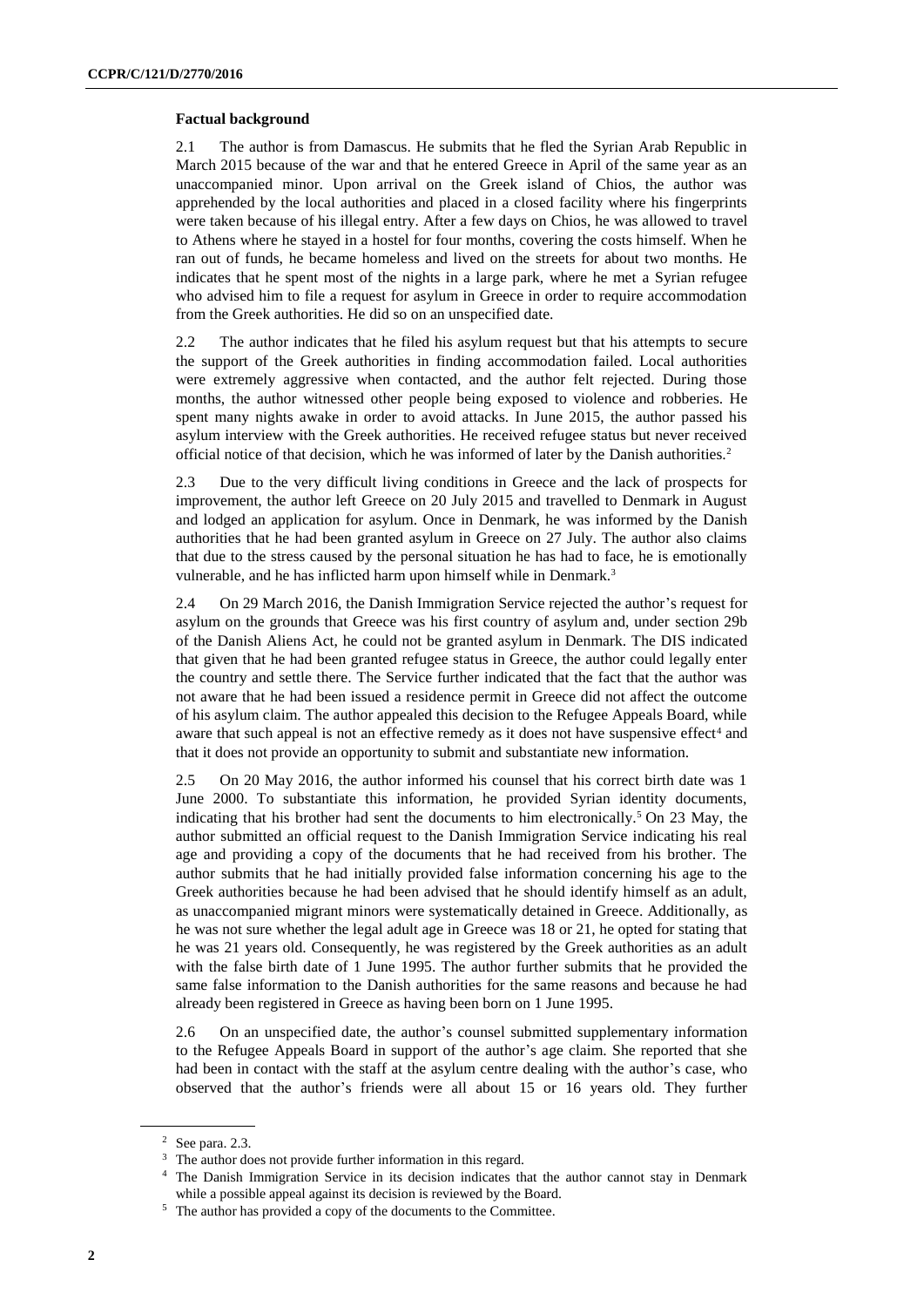considered that, taking into account the author's general demeanour and physical appearance, they were not surprised to learn that the author was himself 16 years old. Counsel also reported that the author's closest friend had told her a month before the communication was submitted to the Committee that he was aware of the author's correct age and that the author was afraid of telling the truth about his age as he feared that that information could have a negative impact on his asylum application.

2.7 On 30 May 2016, the Refugee Appeals Board rejected the author's appeal of the decision of the Danish Immigration Service. It reiterated that under section 29b of the Danish Aliens Act, as the author had been granted refugee status in Greece for three years on 12 June 2015, together with a residence card and travel documents, his first country of asylum was Greece. It further indicated that according to domestic legislation, <sup>6</sup> the requirements for the first country of asylum were that the asylum seeker must be protected against refoulement and that he or she can lawfully stay there. In addition, the asylum seeker's personal integrity and safety must be protected. However, the Board stated that it was not a requirement that the asylum seeker have the same social living standards as the nationals of the asylum country, on the condition that he or she was treated in accordance with recognized basic human standards.<sup>7</sup> The Board considered that the author could enter and stay lawfully in Greece and that he would be protected against refoulement there, as he had obtained international protection. In addition, as a member of the European Union, Greece was obliged to respect article 19 (2) of the Charter of Fundamental Rights of the European Union,<sup>8</sup> as well as the 1951 Convention relating to the Status of Refugees. The Board further considered that although the general socioeconomic conditions for persons granted refugee status in Greece were difficult, it could not be concluded that Greece could not be a country of first asylum. Regarding the author's claim that he was an unaccompanied minor, the Board indicated to the author that it fell outside its powers to change the information initially included in his application as to his age, but that he could ask the Service to review this issue; its decision could be appealed to the Ministry of Immigration, Integration and Housing. Regarding the author's claim that he was suffering emotional distress, the Board indicated that he had not requested any treatment for that condition and that according to the report on his interview, conducted on 29 March 2016, he was in good physical health. In addition, the Board considered that it could be assumed that the author would receive all the necessary psychological or medical treatment in Greece. Finally, the Board considered that the fact that the author had a girlfriend and a family network in Denmark could not lead to a different assessment,<sup>9</sup> and rejected the author's asylum application.

2.8 Regarding the author's claim that he was a minor when he arrived in the State party, the Danish Immigration Service decided on 30 May 2016 not to change the registration of the author's age insofar as 1 June 1995 was the date registered, based on the information that the author himself had provided to both the Greek and the Danish authorities. On 13 July 2016, the author filed an administrative complaint against this decision, alleging that he should have been given the benefit of the doubt regarding his real age. On 29 September 2016, the Ministry of Immigration, Integration and Housing rejected the administrative complaint, maintaining 1 June 1995 as the author's birth date. The Ministry recalled that during the author's interviews conducted by the Danish immigration authorities on 28 September 2015 and 29 March 2016, he indicated that his date of birth was 1 June 1995, that he had been issued an identity card when he was 14 years old, that he had been called for military service in 2013 when he was 18 years old and that he had a younger brother living in Germany. The Ministry also recalled that in the family book provided by the author following his request to change his date of birth, he was listed as a second child born

<sup>6</sup> Comments in bill No. 73 of 14 November 2014 on section 29b of the Aliens Act.

<sup>7</sup> The Board referred to conclusion No. 58 (XL) of the Executive Committee of the Programme of the United Nations High Commissioner for Refugees. See www.unhcr.org/excom/exconc/3ae68c4380/ problem-refugees-asylum-seekers-move-irregular-manner-country-already-found.html.

<sup>8</sup> Article 19 (2) states: "No one may be removed, expelled or extradited to a State where there is a serious risk that he or she would be subjected to the death penalty, torture or other inhuman or degrading treatment or punishment".

<sup>&</sup>lt;sup>9</sup> The author does not provide any details on this matter.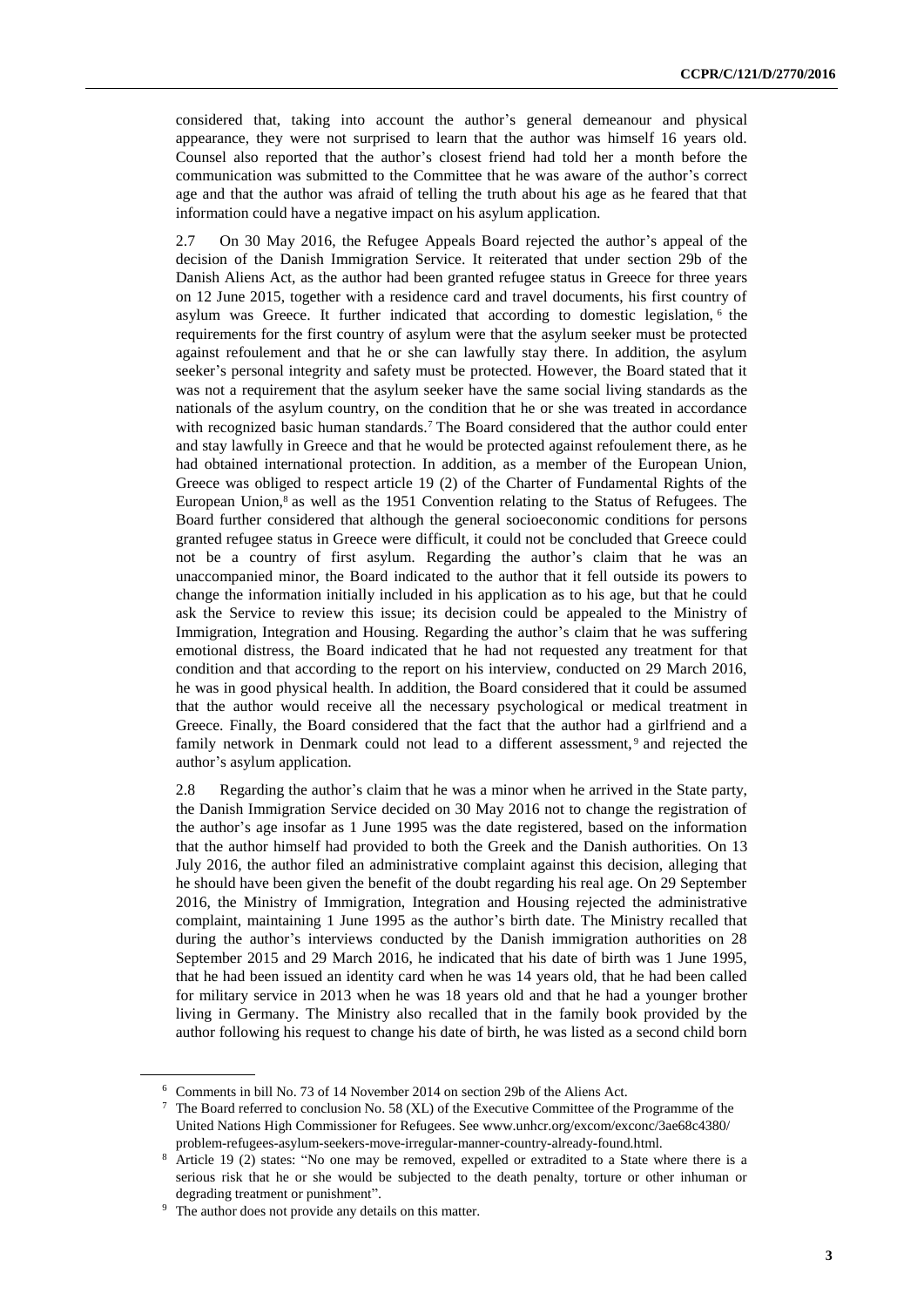on 1 June 2000, while the third child was listed as born in 1999. The Ministry noted that the second child — the author — had a later date of birth than the third child. When asked about this contradiction, the author indicated that he did not know the reason for the inconsistency. In addition, the Ministry noted that in the past, the author had referred to his older brother as his younger brother. When the author was questioned about the identity card he presented when he applied for asylum in Denmark, according to which he was born on 1 June 1995, he replied that it had been issued for the purpose of obtaining a job and renting a home. In this respect, the Ministry noted that if the author was indeed born in 2000, he would have been only 10 years old when the identity card was issued.

2.9 The Ministry further indicated that according to background information available on Syrian identity documents, after four years of civil war the civil registry in the country was no longer functioning; controls had weakened and documents were increasingly being issued under false pretenses or without the approval of the central administration.<sup>10</sup> In this regard, the Ministry considered that taking into account that the family book and the registration certificate produced by the author on 30 May 2016 had been issued within the past five years, they could not be considered as objective elements of evidence. Regarding the author's claim that the benefit of the doubt should be applied in his case, the Ministry emphasized that the author had consistently maintained throughout most of his asylum proceedings that he had been born on 1 June 1995, and that he only mentioned that he was a minor after his asylum application had been rejected. The author indicates that no remedy is available against this decision.

2.10 The author indicates that he has exhausted the domestic remedies, as the decisions by the Refugee Appeals Board cannot be appealed.<sup>11</sup>

# **The complaint**

3.1 The author alleges that his deportation to Greece would violate his rights under articles 7 and 24 of the Covenant, due to a risk of homelessness and detention in Greece. He contends that there are substantial grounds to believe that his deportation would therefore constitute a real risk of irreparable harm amounting to inhuman and degrading treatment under article 7 of the Covenant.

3.2 In support of his claim that homelessness could constitute inhuman and degrading treatment, the author cites a decision by the European Court of Human Rights, *M.S.S. v. Belgium*, <sup>12</sup> according to which the state of extreme poverty of an individual living in a park in Athens for months without access to food or sanitation amounted to degrading treatment under the Convention for the Protection of Human Rights and Fundamental Freedoms (European Convention on Human Rights). He further submits that, although he has been granted refugee status, he remains vulnerable to such treatment. On this point, he refers to the Committee's Views in *Jasin et al. v. Denmark*, in which the Committee found that returning a single mother with no shelter and means of subsistence to Italy after the grant of subsidiary protection violated article 7.<sup>13</sup>

3.3 With regard to the risk of detention, the author submits that unaccompanied minors are detained in Greece, often for months, due to a lack of space at reception facilities.<sup>14</sup> In this regard, he refers to the concern expressed by the Office of the United Nations High Commissioner for Human Rights in May 2016 about unaccompanied minors who were being placed in "protective custody" in Greece due to a lack of adequate spaces, such as

<sup>&</sup>lt;sup>10</sup> The Ministry referred to a report by the Norwegian Country of Origin Information Centre (Landinfo), "Syria: identity documents and passports" (in Norwegian).

<sup>&</sup>lt;sup>11</sup> See section 56 (8) of the Aliens Act.

<sup>&</sup>lt;sup>12</sup> See application No. [30696/09,](http://hudoc.echr.coe.int/eng#{"appno":["30696/09"]}) judgment of 21 January 2011, paras. 235 and 264.

<sup>13</sup> Communication No. 2360/2014, Views adopted on 22 July 2015.

<sup>&</sup>lt;sup>14</sup> The author indicates that according to a report by the European Union Agency for Fundamental Rights, overcrowding has prevented the transfer of unaccompanied minors into accommodation. See monthly data collected by the Agency on the migration situation in the European Union, 1–31 March 2016, available from http://fra.europa.eu/en/theme/asylum-migration-borders/overviews/march-2016.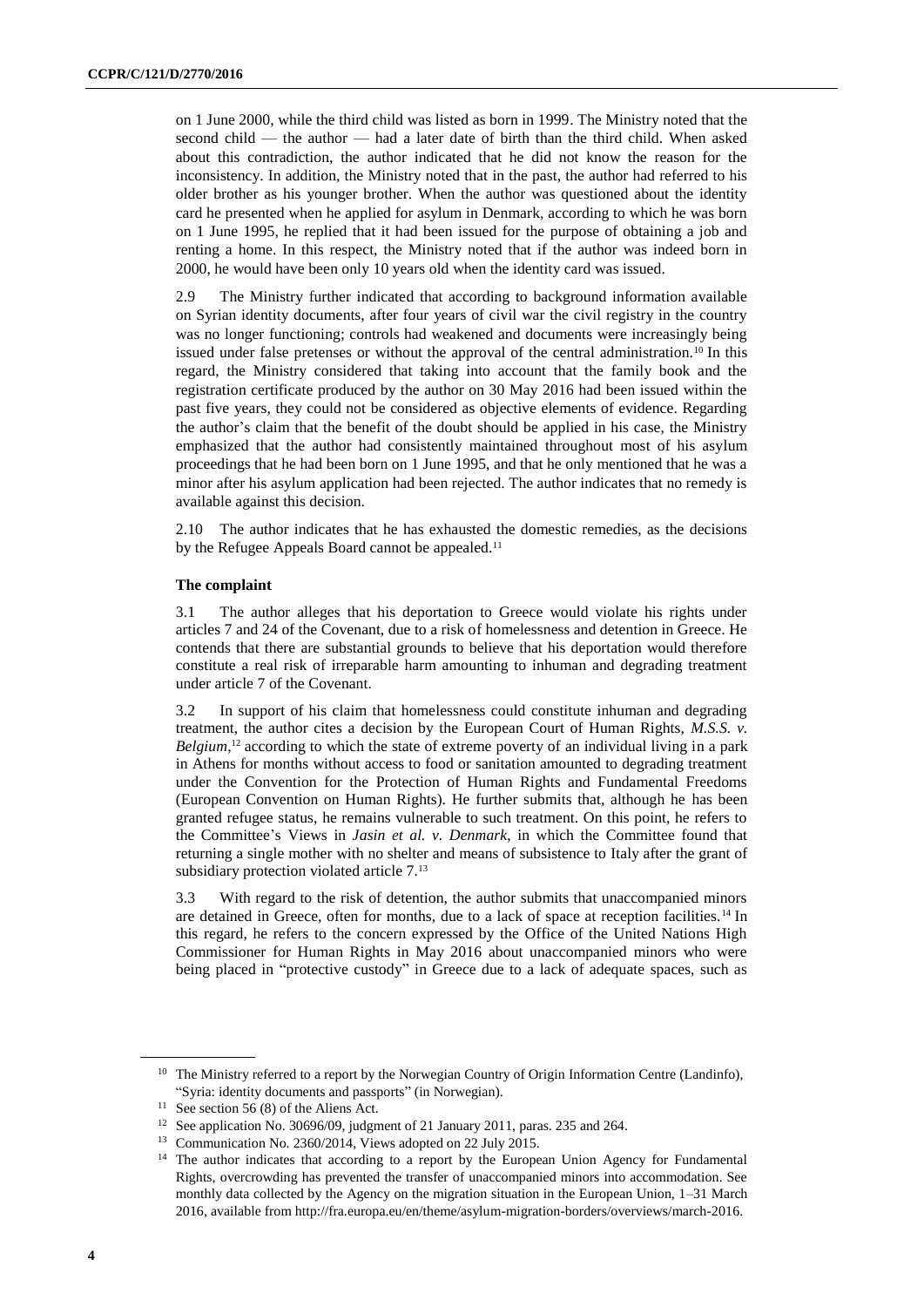children's shelters.<sup>15</sup> The author also states that, according to media reports, as of 20 April 2016, 545 unaccompanied minors were in detention in Greece awaiting placement in specialized centres.<sup>16</sup> On the basis of this information, the author submits that the high risk of prolonged detention upon his arrival in Greece amounts to a high risk of inhuman and degrading treatment, in violation of his rights under the Covenant.

3.4 As regards article 24 of the Covenant, the author submits that the concept of a child's best interests is a fundamental right and that all proceedings should be guided by this principle. The author refers to general comment No. 14 (2013) on the right of the child to have his or her best interests taken as a primary consideration, adopted by the Committee on the Rights of the Child, according to which all the elements that could be included in the best-interests assessment should be balanced in the light of each situation. Some of these elements are the child's own views, his or her situation of vulnerability and the child's right to health, among others. He submits that given his status as a minor and that he is a Syrian national who has already endured hardship during his trip to Europe, he is particularly vulnerable. He adds that deporting him to Greece would be against his best interests as a child, as he would be at risk of being homeless without any assistance from local authorities. The author further argues that access to accommodation in Greece is very limited, as refugees are obliged to compete with Greek nationals with limited economic resources, and that refugees face discriminatory treatment.

3.5 The author further submits that he has reasonable fears for his safety in Greece and that he has grown attached to his contact person in the State party, who is a key caregiver and adult presence in his life. He also indicates that he has no adult guardian who could take care of him in Greece, and that if left to live on the streets he would risk being subjected to xenophobic violence and other inhuman treatment. The author indicates that the State party's authorities have not assessed his best interests and that they have therefore failed to make the best interests of a child a primary consideration, as required by article 24 of the Covenant.

#### **State party's observations on admissibility and the merits**

4.1 On 30 November 2016, the State party submitted its observations on admissibility and the merits of the communication. It provides a description of relevant domestic legislation and submits that the complainant's asylum request was considered in accordance with it, in particular the Aliens Act, which reflects the same principles as those established in article 3 of the European Convention on Human Rights. The State party therefore considers that its authorities complied with its international obligations regarding asylum applications. The State party also describes the structure, composition and functioning of the Refugee Appeals Board, as well as the legislation applying to cases related to the Dublin Regulation.<sup>17</sup>

4.2 As to the admissibility and merits of the communication, the State party argues that the author has failed to establish a prima facie case for the purpose of admissibility under article 7 of the Covenant. In particular, it has not been established that there are substantial grounds for believing that he will be in danger of being subjected to torture or to cruel, inhuman or degrading treatment or punishment in Greece. The communication is therefore manifestly unfounded and should be declared inadmissible. In the alternative, the State party submits that the author has not sufficiently established that article 7 will be violated should he be returned to Greece. It follows from the Committee's jurisprudence that States parties are under an obligation not to extradite, deport, expel or otherwise remove a person from their territory where the necessary and foreseeable consequence of the deportation would be a real risk of irreparable harm, such as that contemplated by article 7 of the Covenant, whether in the country to which removal is to be effected or in any country to

<sup>&</sup>lt;sup>15</sup> Office of the United Nations High Commissioner for Human Rights (OHCHR), "Migrant children face grim human rights conditions in Greece", 13 May 2016, available from www.ohchr.org/EN/NewsEvents/Pages/MigrantchildreninGreece.aspx.

<sup>&</sup>lt;sup>16</sup> Elena Becatoros, "Council of Europe: detention of lone minors 'unacceptable'", Associated Press, 26 May 2016, available from www.usnews.com/news/world/articles/2016-05-26/council-of-europedetention-of-lone-minors-unacceptable.

<sup>17</sup> See Human Rights Committee, communication No. 2379/2014, *Hussein Ahmed v. Denmark*, Views adopted on 7 July 2016, paras. 4.1−4.3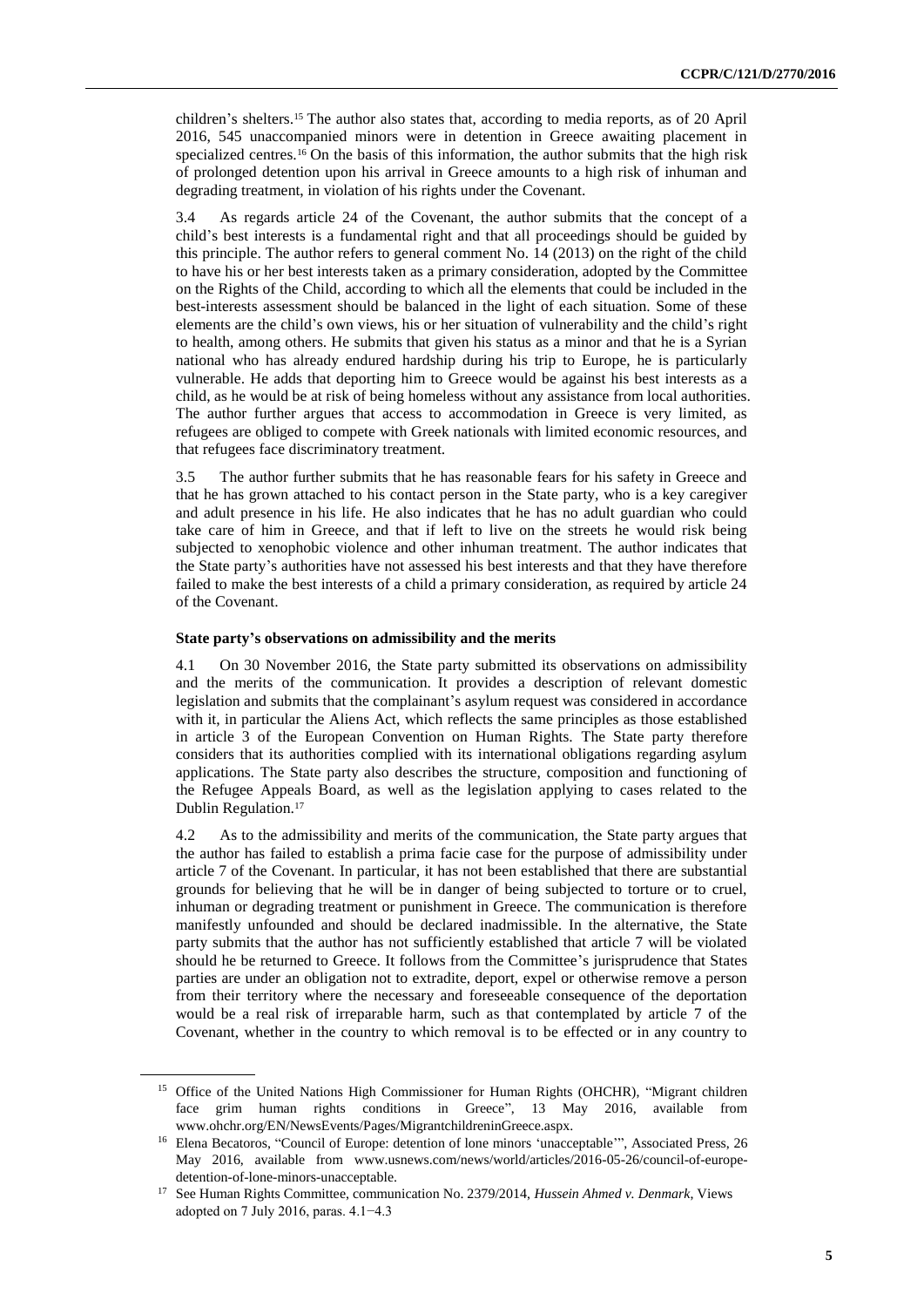which the person may subsequently be removed. The Committee has also indicated that the risk must be personal, and that there is a high threshold for providing substantial grounds to establish that a real risk of irreparable harm exists.<sup>18</sup> With regard to the author's claim under article 24, the State party submits that it is incompatible *ratione materiae* with the Covenant and therefore inadmissible under article 3 of the Optional Protocol, as article 24 cannot be applied extraterritorially.<sup>19</sup>

4.3 The State party further indicates that when applying the principle of country of first asylum, the Refugee Appeals Board requires, at a minimum, that the asylum seeker is protected against refoulement and that he or she is able to legally enter and take up lawful residence in the first country of asylum. According to the State party, such protection includes certain social and economic elements, as asylum seekers must be treated in accordance with basic human standards and their personal integrity must be protected. The core element of such protection is that the person(s) must enjoy personal safety, both upon entering and while staying in the country of first asylum. However, the State party considers that it is not possible to require that asylum seekers have the same social and living standards as nationals of the country.

4.4 Regarding the author's claim that he entered the State party as an unaccompanied minor, the State party submits that the author entered its territory in possession of an identity card issued in the Syrian Arab Republic, from which it appears that he was born on 1 June 1995. It further refers to the findings of the Refugee Appeals Board of 30 May 2016, according to which the Greek authorities granted him refugee status from 12 June 2015 to 12 June 2018 and that a residence card was issued for him on 27 July 2015, as well as travel documents. The State party indicates that the Danish Immigration Service carries out an investigation to establish the identity, nationality and travel route of every asylum seeker, and that for that purpose it conducts an interview with him or her, with his or her consent, in order to review the correctness of the provided data, if deemed necessary, for example through an age-assessment test, a language-assessment test or a DNA test. In addition, before deciding whether to revise the data on the asylum seeker's age, nationality, etc., the asylum seeker is consulted. The State party indicates that the Service interviewed the author on several occasions: (a) on 28 September 2015, he maintained that his date of birth was 1 June 1995, that he had been issued his identify card when he was 14 years old and that he had been called up for military service in 2013, when he was 18 years old; (b) on 29 March 2016, the author was interviewed again and he reported that he had a younger brother in Germany; (c) on 30 May 2016, following the author's brief to the Board, he said that his real date of birth was 1 June 2000. When the author was interviewed by the Service, he stated that he had been advised not to communicate his real age to immigration authorities. During this interview, he presented a family book in which it appeared that he was the second child of the family, as well as a birth certificate showing that he was born on 1 June 2000.<sup>20</sup> The State party recalls that the Board found that it was outside its powers to assess or revise the author's birth date, as this was a question for the Service, appealable to the Danish Ministry of Immigration, Integration and Housing; (d) on 29 September 2016, the Ministry rejected the author's request to modify his registered date of birth. The State party relies on the decision made by the Ministry with respect to the author's age in its entirety and considers that it should be accepted as a fact that the author is an adult.

4.5 Regarding the risk that the author would face if deported to Greece, the State party notes that the author was granted refugee status in Greece on 12 June 2015 and that his residence permit is valid until 12 June 2018. It further submits that in accordance with the Committee's jurisprudence, conditions in Greece are not of such nature that it would be contrary to article 7 of the Covenant to deport the author there. In this regard, the State party refers to *X v. Denmark*, <sup>21</sup> which concerned a young Syrian male who, like the author, had been granted residence in Greece. The Committee concluded that the author's claims under article 7 of the Covenant regarding the living conditions in Greece had not been sufficiently substantiated, and declared the case inadmissible under article 2 of the Optional

<sup>18</sup> The State party refers to communication No. 2007/2010*, J.J.M. v. Denmark*, Views adopted on 26 March 2014, para. 9.2.

<sup>19</sup> The State party refers to communication No. 2378/2014, *A.S.M. and R.A.H. v. Denmark*, Views adopted on 7 July 2016, para. 7.5.

<sup>20</sup> See para. 2.8.

<sup>21</sup> See communication No. 2523/2015, Views adopted on 1 April 2015, para. 4.4.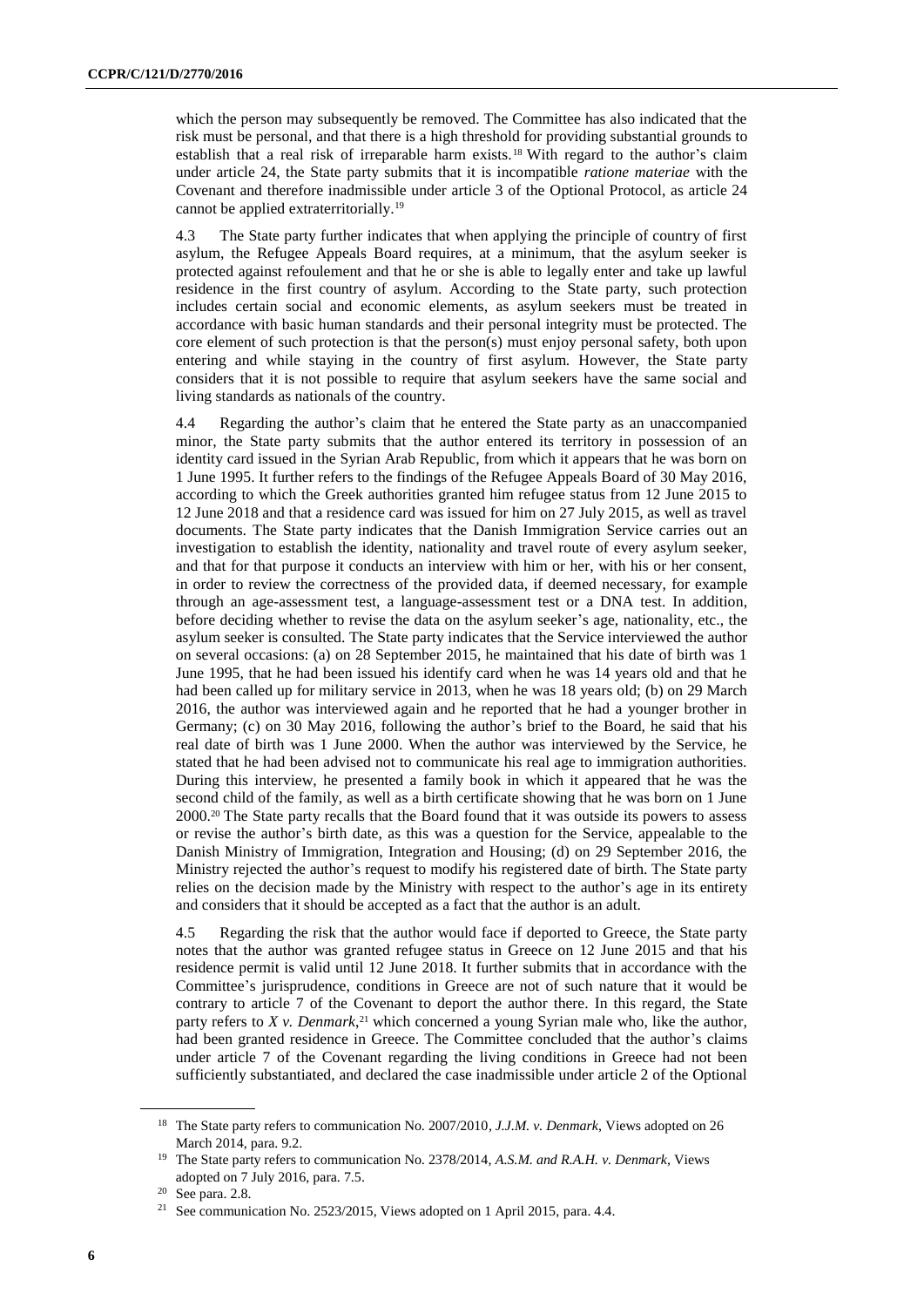Protocol.<sup>22</sup> Furthermore, the State party differentiates the present case from *Jasin et al. v. Denmark*, in which the Committee considered that Denmark would violate article 7 of the Covenant by removing the author to Italy. The State party notes that, in that case, the author was a single mother who required medication for asthma, who had three minor children and whose residence permit for Italy had expired. These facts cannot be compared to the situation of the author, who is a grown, single man who has not requested medical treatment and who has a valid residence permit in Greece. Therefore, no exceptional circumstances exist in the present case. Furthermore, the State party notes that the author paid for a hostel in Greece for a period of time and that he had sufficient resources to travel to Denmark. The State party submits that taking into account all these factors, there is no basis to consider that the author is particularly vulnerable.

4.6 Moreover, the State party indicates that as the author has refugee status in Greece, which entitles him to a work permit of the same duration as his residence, he will be able to support himself there.<sup>23</sup> It further considers that it must be assumed that the author will also receive any necessary medical treatment in Greece, if he requests it. With regard to the author's fear of racially motivated attacks, the State party notes that it appears from general background information that although racially motivated attacks occur in Greece, there are special police units which prevent and resolve such incidents and that legislation aimed at appropriately punishing such attacks has recently been adopted.<sup>24</sup> The State party also indicates that although it appears that Greek police are sometimes involved in acts of racial discrimination, the author never reported that he had conflicts with the Greek authorities. In addition, during his asylum proceedings, the author also stated that he had never experienced any conflicts with political, religious or criminal groups, nor had he experienced conflicts with private persons during his stay in Greece. Accordingly, it cannot be accepted as a fact that he has been or could be subjected to racist attacks if deported to Greece. Moreover, it must be assumed that the author can obtain protection from the Greek authorities should he be attacked. The State party also indicates that the fact that the author considered that the attitude of the Greek authorities was very aggressive cannot lead to a different assessment.

4.7 Concerning the author's reference to the jurisprudence of the European Court of Human Rights,<sup>25</sup> the State party considers that it does not apply to the present case as the cases he referred to concerned asylum seekers whose situation cannot be compared to that of individuals with valid residence permits in Greece.<sup>26</sup> In addition, the author's allegations with regard to reception conditions in Greece are relevant for individuals falling under the Dublin Regulation but not for those who, like him, hold valid residence permits.

4.8 Finally, the State party recalls that important weight should be given to findings made by domestic authorities, and that it is generally for State organs to assess the facts and evidence of each case unless it can be established that such assessment was arbitrary or amounted to a denial of justice.<sup>27</sup> The author has failed to explain whether there were any

<sup>22</sup> The State party also refers to European Court of Human Rights, *Samsam Mohammed Hussein and others v. the Netherlands and Italy* (application No. 27725/10), judgment of 2 April 2013, in which the Court considered that the fact that the applicant's material and social living conditions would be significantly reduced if he or she were to be removed from the contracting State was not sufficient to give rise to a breach of article 3 of the European Convention on Human Rights.

<sup>&</sup>lt;sup>23</sup> The State party refers to decree No. 189 of 1998 on conditions and procedures for the grant of a work permit or any other assistance for occupational rehabilitation to refugees recognized by the State, to asylum seekers and to temporary residents on humanitarian grounds, issued by the President of Greece.

<sup>24</sup> The State party refers to United States of America, Department of State, *Country Reports on Human Rights Practices for 2014* and *Country Reports on Human Rights Practices for 2015*, available from [www.state.gov/j/drl/rls/hrrpt/humanrightsreport/index.htm.](http://www.state.gov/j/drl/rls/hrrpt/humanrightsreport/index.htm)

<sup>25</sup> *M.S.S. v. Belgium and Greece*; *Sharifi and others v. Italy and Greece* (application No. 16643/09), judgment of 21 October 2014.

<sup>26</sup> The State party refers to communication No. 2523/2105, *X v. Denmark,* Views adopted on 1 April 2015.

<sup>27</sup> The State party refers to communications No. 2272/2013*, P.T. v. Denmark*, Views adopted on 1 April 2015, para. 7.3; No. 2393/2104, *K v. Denmark*, Views adopted on 16 July 2015, paras. 7.4 and 7.5; and No. 2426/2014, *N v. Denmark*, decision of inadmissibility adopted on 23 July 2015, para. 6.6.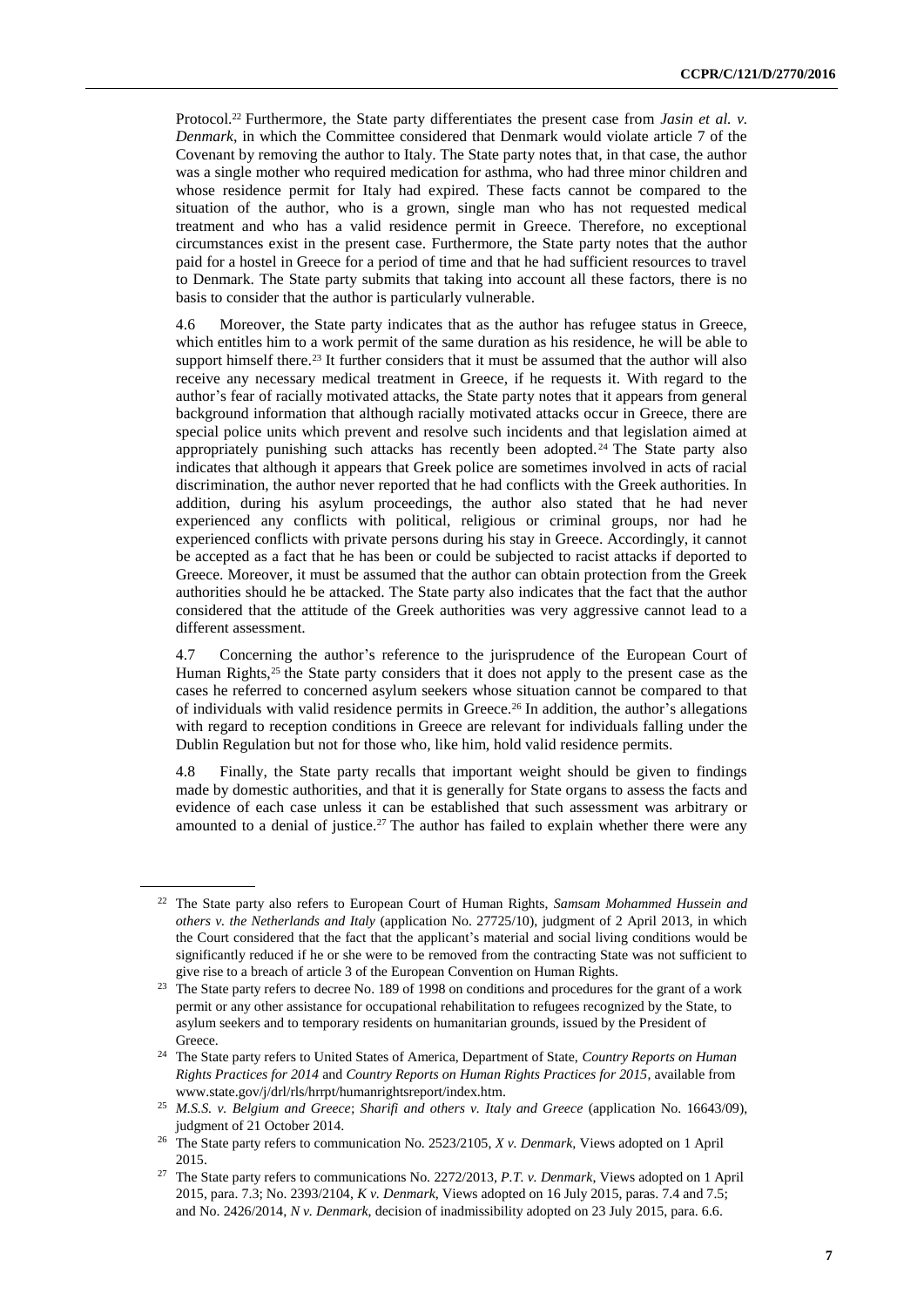irregularities in the decision-making process. <sup>28</sup> The State party also notes that in his communication to the Committee, the author has failed to provide new, specific details about his situation. This reflects that he merely disagrees with domestic decisions and that he is trying to use the Committee as an appellate body.

#### **Author's comments on the State party's observations on admissibility and the merits**

5.1 On 14 February 2017, the author submitted his comments on the State party's observations. Regarding the observations on the admissibility of the communication, with respect to article 7 of the Covenant, he submits that according to rule 96 (b) of the Committee's rules of procedure, the author does not need to prove his case but to provide sufficient evidence in substantiation of his allegations; in other words, to constitute a prima facie case. He considers that he has done so, as he has provided evidence of his real age and of the risk of ill-treatment if forcibly returned to Greece. Regarding the evidence provided of his real age, the author refers to his family book, which has been substantiated by statements from his network family in Denmark as well as by the team coordinator and social worker from the asylum centre in Denmark.

5.2 Regarding his allegations under article 24 of the Covenant, the author claims that they are admissible as the failure of the Danish authorities to make an assessment of his best interests as a child amounts to a violation of that provision, whether or not it applies extraterritorially. In this regard, the author also claims that the inhuman and/or degrading treatment he might suffer if deported to Greece is not decisive. In addition, the author recalls that article 2 of the Covenant contains an obligation not to remove a person to a State where there is a risk of irreparable harm,<sup>29</sup> and claims that irreparable harm may arise under provisions of the Covenant other than articles 6 and 7. In this regard, the author refers to the case of *D.T. v. Canada*, in which the Committee held that a deportation by Canada to Nigeria of a child was a violation of his rights under article 24 (1) of the Covenant.<sup>30</sup> He also quotes *A and B v. Denmark*, in which the Committee considered that article 18 could not be dissociated from the author's allegations under articles 6 and 7.<sup>31</sup> Furthermore, the author refers to general comment No. 35 (2014) on liberty and security of person, in which the Committee stated that returning an individual to a country where there are substantial grounds for believing that the individual faces a real risk of a severe violation of liberty or security of person, such as prolonged arbitrary detention, may amount to inhuman treatment prohibited by article 7 of the Covenant (para. 57).

5.3 With respect to the merits of the communication, the author reiterates that there are substantial grounds to believe that there is a real risk of ill-treatment if he were to be returned to Greece, in violation of article 7 of the Covenant. The author refers to article 3 of the European Convention on Human Rights, which mirrors article 7 of the Covenant. He indicates that according to the jurisprudence of the European Court of Human Rights, in the assessment made by the Court to determine the minimum level of severity amounting to illtreatment, circumstances such as the age and state of health of the applicant need to be taken into account.<sup>32</sup> The author therefore argues that when interpreting article  $7$  in conjunction with article 24 of the Covenant, which stipulates that children must be the subject of measures of protection, the minimum level of severity must be assessed taking into account the special circumstances of the applicant who, in this case, is a Syrian minor who has already endured hardship in his home country and in Greece, who has also developed self-destructive behaviour and who has no caregiver in Greece. The author thus concludes that there is a real risk of ill-treatment in violation of article 7 of the Covenant if he were to be returned to Greece. The author further emphasizes that according to the background information on the situation of refugees in Greece, refugees do not receive

<sup>28</sup> The State party refers to communications No. 2186/2012, *Mr. X and Ms. X v. Denmark*, Views adopted on 22 October 2014, para. 7.5; and No. 2329/2014, *Z v. Denmark*, Views adopted on 15 July 2015, para. 7.4.

<sup>&</sup>lt;sup>29</sup> The author refers to the Committee's general comment No. 31 (2004) on the nature of the general legal obligation imposed on States parties to the Covenant, para. 12.

<sup>30</sup> See communication No. 2081/2011, Views adopted on 15 Jul 2016, para. 8. The author also refers to an individual opinion by Sarah Cleveland and Sir Nigel Rodley regarding *A.S.M. and R.A.H. v. Denmark*, Views adopted on 7 July 2016, annex II, para. 6.

<sup>31</sup> See communication No. 2291/2013, Views adopted on 13 July 2016, para. 7.4.

<sup>32</sup> See *Tarakhel v. Switzerland* (application No. 29217/12), judgment of 4 November 2014, para. 118.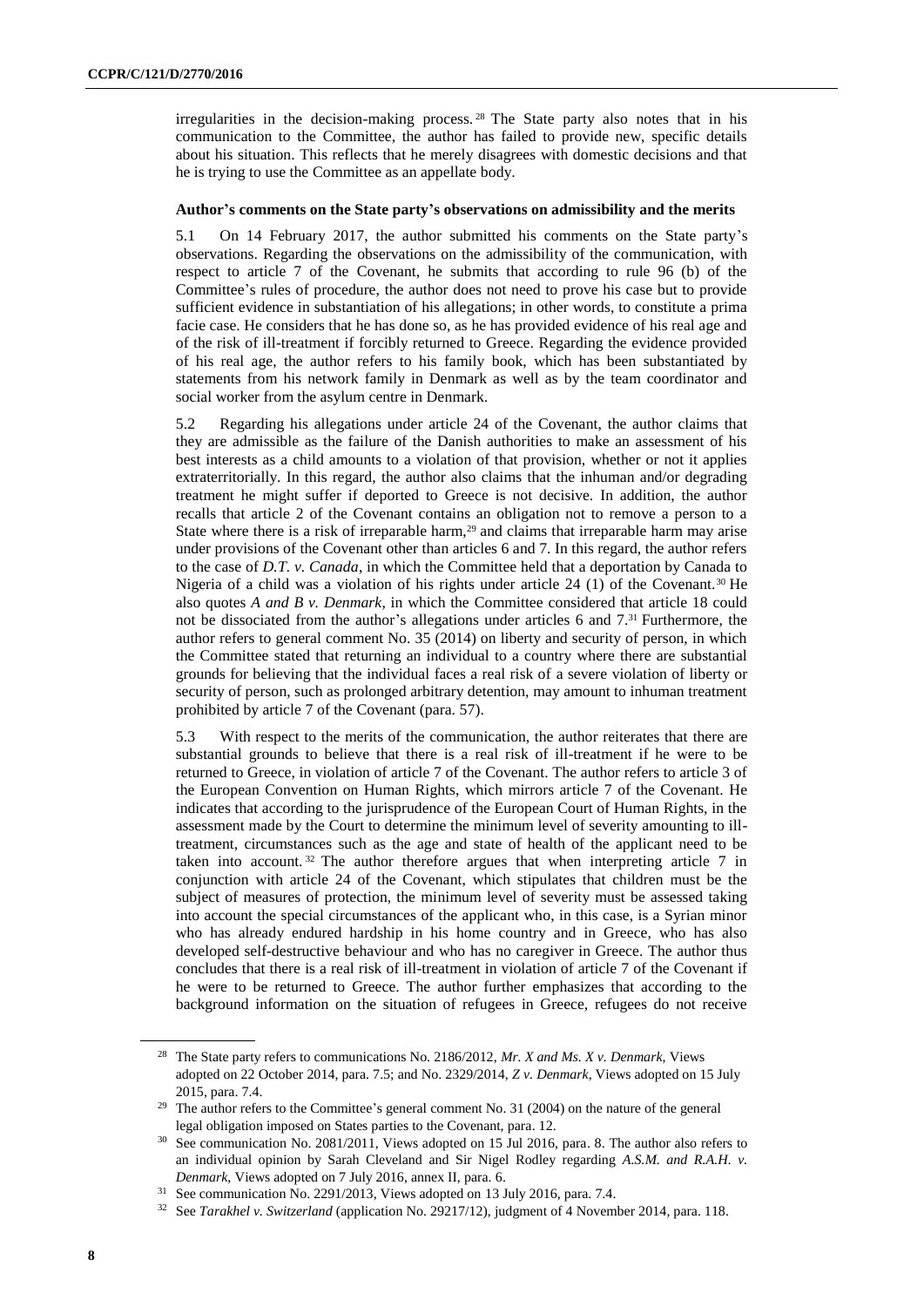assistance from the Greek authorities, they risk labour and sexual exploitation and they are subjected to the extensive use of detention amounting to inhuman and degrading treatment due to the poor conditions of detention, all of which demonstrate the deeply problematic situation refugees are obliged to endure in Greece.

5.4 The author further argues that he has provided the State party with evidence of his real age, including documentary and testimonial evidence,  $33$  in accordance with the principle of the burden of the proof as established by the Office of the United Nations High Commissioner for Refugees (UNHCR). <sup>34</sup> According to this principle, the refugee must establish the veracity of his allegations and the accuracy of the facts on which his claims are based.<sup>35</sup> He also submits that he has provided a plausible explanation concerning the inaccurate information regarding his age to the Greek and Danish authorities.

5.5 Furthermore, the author indicates that in the light of the explanation and evidence that he produced, he should be afforded the benefit of the doubt, as no current method of age assessment is able to determine a specific age with certainty.<sup>36</sup> Therefore, when there are doubts regarding the age of an asylum seeker, as in the author's case, according to the principle of the benefit of the doubt he must be treated as a child. In addition, the author indicates that having fulfilled the burden of proof principle by producing evidence confirming that he is a child, the burden of proof becomes shared between him and the State party. The author refers to two decisions by the European Court of Human Rights, according to which once the burden of proof has been discharged, the applicant and the authorities have a shared burden to ascertain and evaluate all relevant facts.<sup>37</sup> Thus, if the State party had reasons to question the author's age, a medical age assessment test should have been undertaken.<sup>38</sup> The author recalls that neither the Greek authorities nor the Danish authorities conducted an age assessment test.

5.6 The author further states that his state of health, vulnerability and age are elements that must be evaluated when assessing if Greece would meet the conditions to serve as a first country of asylum. He further sustains that those elements suggest that there is a real risk of ill-treatment in violation of article 7 of the Covenant if he were to be deported to Greece. Therefore, he indicates that it is essential for the State party to establish his correct age, as minors are more vulnerable to suffering irreparable harm when circumstances such as those of the instant case are present, and reiterates that if he were deported to Greece his rights under articles 7 and 24 of the Covenant would be violated.

#### **Additional submission from the State party**

6.1 On 16 May 2017, the State party provided further observations. It reiterates that the author has not provided any new information on his initial grounds for asylum. It also reiterates that the author has failed to establish a prima facie case for the purpose of admissibility under article 7 of the Covenant and that this part of the communication is manifestly ill-founded. With regard to the author's claims under article 24, the State party reiterates that they are incompatible *ratione materiae* with the Covenant and therefore inadmissible under article 3 of the Optional Protocol.<sup>39</sup>

<sup>&</sup>lt;sup>33</sup> The author refers to the Syrian family book and the statements by staff members of his asylum centre in Denmark and by his family network.

<sup>&</sup>lt;sup>34</sup> The author refers to UNHCR, Note on the Burden of Proof in Refugee Claims, 16 December 1998. Available from www.refworld.org/docid/3ae6b3338.html.

<sup>35</sup> The author refers to article 4 (3) (a) of the Council of the European Union resolution of 26 June 1997 on unaccompanied minors who are nationals of third countries (97/C 221/03), available from http://eur-lex.europa.eu/legal-content/EN/TXT/PDF/?uri=CELEX:31997Y0719(02)&from=EN.

<sup>&</sup>lt;sup>36</sup> The author refers to Gregor Noll, "Junk science? Four arguments against the radiological age assessment of unaccompanied minors seeking asylum", *International Journal of Refugee Law*, vol. 28, No. 2, pp. 234−250. Available from https://academic.oup.com/ijrl/article/28/2/234/2223300/Junk-Science-Four-Arguments-against-the.

<sup>37</sup> See *J.K. and others v. Sweden* (application No. 59166/12), judgment of 23 August 2016, para. 52. The author also refers to *R.C. v. Sweden* (application No. 41827/07), judgment of 9 March 2010, para. 53.

<sup>38</sup> The author refers again to article 4 (3) (a) of the Council of the European Union resolution of 26 June 1997. According to European law, if evidence of the real age is not available or serious doubts persist, an age assessment test may be carried out, in an objective manner.

<sup>39</sup> The State party refers again to *A.S.M. and R.A.H. v. Denmark*, para. 7.5.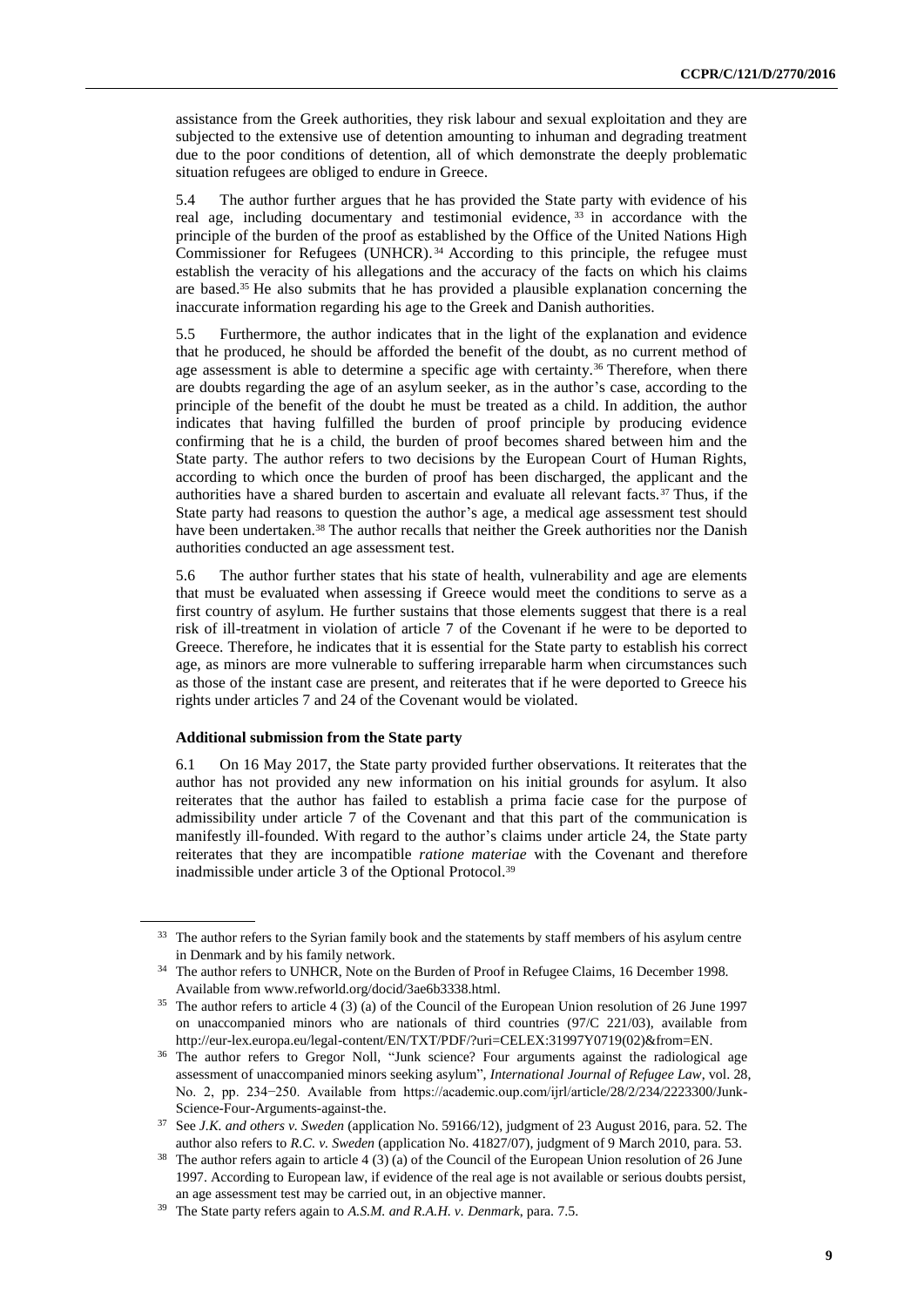6.2 With respect to the author's age, the State party recalls the decision of the Refugee Appeals Board of 30 May 2016, according to which the author did not submit that he was a minor until his asylum claim had been rejected by the Danish Immigration Service. The State party also points out that on 26 September 2016, the Board's decision was upheld by the Danish Ministry of Immigration, Integration and Housing, as there was no basis for changing the date registered as the author's date of birth. Therefore, the State party reiterates that there are no substantial grounds for believing that the deportation of the author to Greece would amount to a violation of article 7 of the Covenant.

# **Issues and proceedings before the Committee**

# *Consideration of admissibility*

7.1 Before considering any claims contained in a communication, the Human Rights Committee must decide, in accordance with rule 93 of its rules of procedure, whether it is admissible under the Optional Protocol.

7.2 The Committee has ascertained, as required by article 5 (2) (a) of the Optional Protocol, that the same matter is not being examined under another procedure of international investigation or settlement.

7.3 The Committee takes note of the author's claim that he has exhausted all effective domestic remedies available to him. In the absence of any objection by the State party in this connection, the Committee considers that the requirements of article 5 (2) (b) of the Optional Protocol have been met.

7.4 The Committee notes the State party's challenge to the admissibility of the communication on the grounds that the author's claim under article 7 of the Covenant is unsubstantiated. However, the Committee considers that, for the purpose of admissibility, the author has adequately explained the reasons for which he fears that his forcible removal to Greece would result in a risk of treatment in violation of article 7 given his alleged age and associated vulnerability. The Committee therefore declares admissible this part of the communication, as it appears to raise issues under article 7.

7.5 The Committee takes note of the author's allegation that the State party has violated his rights under article 24 of the Covenant, as the Danish authorities did not take the necessary measures to protect him because they did not take any action to determine his real age. The Committee also notes the State party's argument that article 24 of the Covenant lacks extraterritorial application. The Committee considers, however, that the author's claims under article 24 refer to events that are indissociable from his claims under article 7. It also considers that part of the author's claims under article 24 pertain to events that occurred in Denmark. Accordingly, the Committee declares the communication admissible, insofar as it raises issues under articles 7 and 24 of the Covenant, read jointly and separately, and proceeds with its consideration of the merits.

#### *Consideration of the merits*

8.1 The Committee has considered the communication in the light of all the information submitted to it by the parties, in accordance with article 5 (1) of the Optional Protocol.

8.2 The Committee notes the author's claim that his deportation to Greece, on the basis of the Dublin Regulation principle of first country of asylum, would expose him to a risk of irreparable harm, in violation of article 7 of the Covenant, and would violate his rights under article 24, taking into account that he is a minor. The author bases his arguments, inter alia, on the conditions he endured while he was in Greece, as well as on the general conditions of reception for asylum seekers and refugees entering Greece, in particular unaccompanied minors.<sup>40</sup>

<sup>40</sup> See European Union Agency for Fundamental Rights, monthly data collected by the Agency on the migration situation in the European Union*,* monthly report 1–30 April 2016; OHCHR, "Migrant children face grim human rights conditions in Greece", 13 May 2016; Becatoros, "Council of Europe: detention of lone minors 'unacceptable'".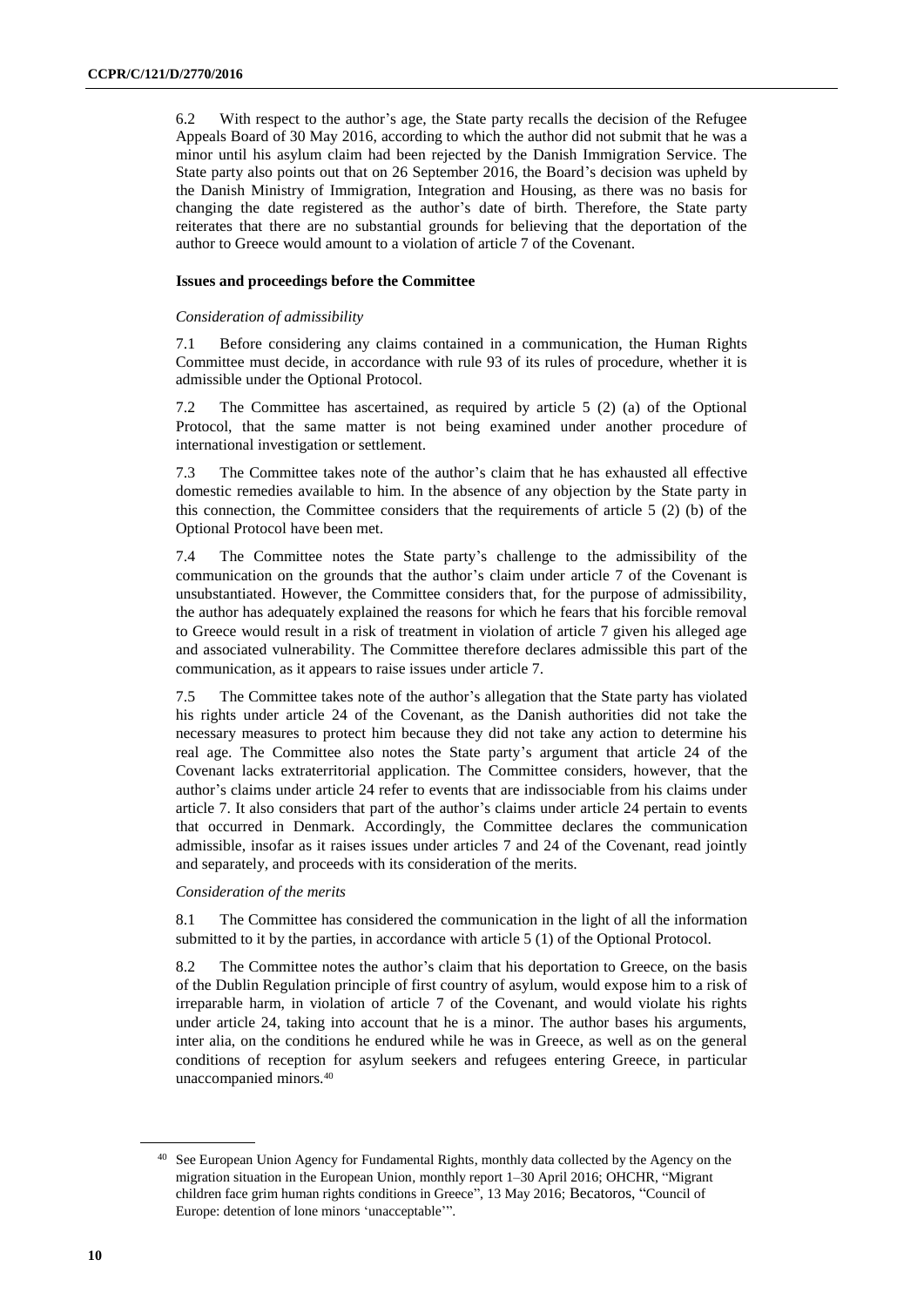8.3 The Committee recalls its general comment No. 31 (2004) on the nature of the general legal obligation imposed on States parties to the Covenant (para. 12), in which it refers to the obligation of States parties not to extradite, deport, expel or otherwise remove a person from their territory where there are substantial grounds for believing that there is a real risk of irreparable harm, such as that contemplated by article 7 of the Covenant. The Committee has also indicated that the risk must be personal and that the threshold for providing substantial grounds to establish that a real risk of irreparable harm exists is high.<sup>41</sup> The Committee further recalls its jurisprudence according to which considerable weight should be given to the assessment conducted by the State party and that it is generally for the organs of the States parties to the Covenant to review and evaluate facts and evidence in order to determine whether such a risk exists,<sup>42</sup> unless it is found that the evaluation was clearly arbitrary or amounted to a denial of justice.<sup>43</sup>

8.4 The Committee notes that according to the author, he fled the Syrian Arab Republic in March 2015 and entered Greece in April of the same year. The Committee notes the author's allegations that upon arrival on the Greek island of Chios, he was apprehended by the local authorities and placed in a closed facility where his fingerprints were taken because he had entered the country illegally and that after a few days he was allowed to travel to Athens, where he stayed in a hostel for four months, covering the costs himself. The Committee further notes the author's claim that when he ran out of funds he became homeless and lived on the streets for about two months, spending most nights in a large park. The Committee also notes the author's allegation that, following the advice given by a Syrian refugee, he filed a request for asylum in order to require accommodation from the Greek authorities. However, despite his attempts to contact the Greek authorities for help in finding accommodation, he was not provided with any assistance. The Committee also notes the author's submission that local authorities were extremely aggressive, which gave him a feeling of rejection. The Committee further notes the author's allegations that he did not feel safe in Greece and that he witnessed other refugees being exposed to violence and robberies, in particular in the park where he was staying, which kept him awake for many nights. The Committee also notes the author's claim that he left Greece and travelled to Denmark out of fear for his safety and because he was unable to provide for himself. The Committee notes that the author requested asylum in Denmark in August 2015.

8.5 The Committee also takes note of the various reports referred to by the author highlighting the lack of available places in the reception facilities for asylum seekers and refugees in Greece under the Dublin Regulation. The Committee notes in particular the author's submission that refugees like himself who had already been issued a residence card and travel documents in Greece were not provided with accommodation by the local authorities. In this regard, the Committee notes the author's reference to a decision by the European Court of Human Rights,<sup>44</sup> according to which the state of extreme poverty of an individual living in a park in Athens for months without access to food or sanitation amounted to degrading treatment under the European Convention on Human Rights.

8.6 The Committee further notes the author's allegation that he is a minor and that he lied about his age because he had been advised that, as unaccompanied migrant minors were systematically detained in Greece, he should identify himself as an adult. The Committee also notes the author's allegation that, as he was not sure whether the legal adult age in Greece was 18 or 21, he opted for stating that he was 21 years old and that consequently he was registered by the Greek authorities as an adult with the false date of birth of 1 June 1995. The Committee notes the author's claim that he provided false information to the State party's authorities for the same reasons. The Committee further notes that, in order to support the claim that he is a minor, the author provided the Danish authorities with a birth certificate and a family book indicating that his real date of birth is 1

<sup>41</sup> See communications No. 2523/2105, *X v. Denmark*, para. 9.2; No. 692/1996, *A.R.J. v. Australia,*  Views adopted on 28 July 1997, para. 6.6; and No. 1833/2008*, X v. Sweden*, Views adopted on 1 November 2011, para. 5.18.

<sup>42</sup> See communication No. 1957/2010, *Z.H. v. Australia*, Views adopted on 21 March 2013, para. 9.3.

<sup>43</sup> Ibid. See also, inter alia, communication No. 541/1993, *Simms v. Jamaica*, decision of inadmissibility adopted on 3 April 1995, para. 6.2.

<sup>44</sup> See *M.S.S. v. Belgium and Greece*, paras. 235 and 264.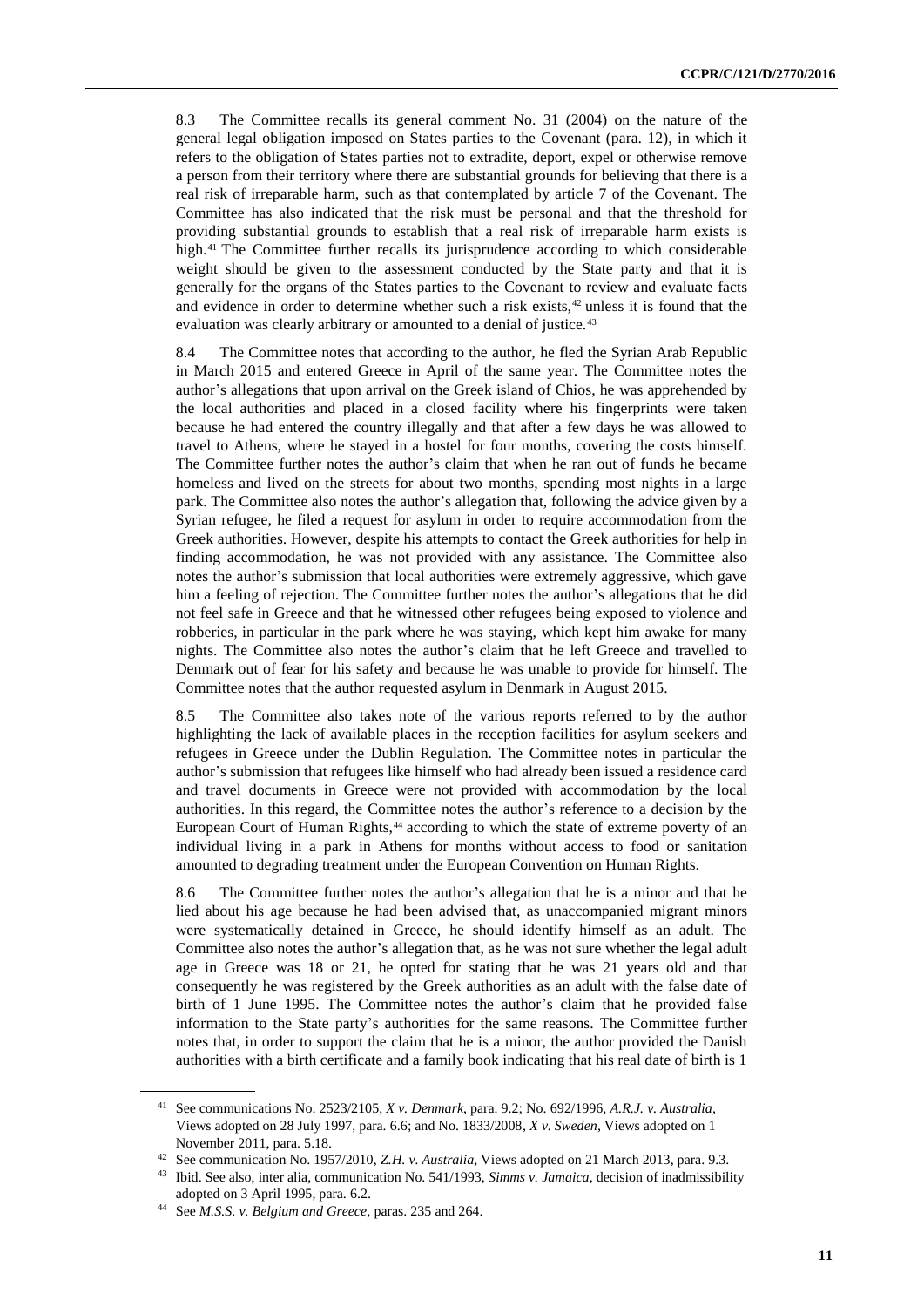June 2000. He also provided statements from the staff members of the asylum centre in Denmark indicating that, taking into account his behaviour and interaction with other persons staying at the centre, they were not surprised when they learned that the author was a minor. Moreover, the Committee notes the author's claim that unaccompanied minors are being placed in "protective custody" in Greece due to a lack of adequate spaces, such as children's shelters, and that he would risk detention under inhuman and degrading prison conditions upon his arrival were he to be deported to Greece. The Committee also notes the author's claim that he is a minor and a refugee, currently suffering from psychological problems due to the stress resulting from his past experiences in the Syrian Arab Republic and in Greece as well as throughout the asylum proceedings in the State party, and that he now finds himself in a situation of great vulnerability.

8.7 The Committee also notes the finding of the Refugee Appeals Board that Greece should be considered the first country of asylum in the present case, and also notes the position of the State party that the first country of asylum is obliged to provide asylum seekers and refugees with basic human standards, although it is not required that such persons have the same social and living standards as nationals of the country. In this regard, the State party refers to a decision of the European Court of Human Rights, which held that the fact that the applicant's material and social living conditions would be significantly reduced if he or she were to be removed from the contracting State — in this case, Denmark — is not sufficient in itself to give rise to a breach of article 3 of the European Convention on Human Rights.<sup>45</sup>

8.8 The Committee further notes the State party's authorities finding that the author is not a minor, as 1 June 1995 was the first birth date he provided and that it was the date registered, based on the information provided by the author himself to both the Greek and the Danish authorities. The Committee also notes the State party's argument that the author maintained that he was an adult throughout the asylum proceedings and that it was only after his asylum request had been rejected by the Danish Immigration Service that he submitted a motion to change his birth date. The Committee further notes the State party's statement that the family book the author submitted to the Danish authorities to support his claim contains contradictory information and that, as the civil registry in the Syrian Arab Republic is no longer functioning, the family book and the birth certificate that the author submitted could not be considered as objective elements of evidence.

8.9 The Committee notes that according to available background material, although conditions for refuges and asylum seekers in Greece have improved, as new legislation has been adopted and measures have been taken to improve the functioning of the asylum system, the situation is still challenging. In particular, the Committee notes recent reports according to which the treatment currently accorded in Greece to certain categories of persons, in particular vulnerable applicants, including unaccompanied minors, is inadequate.<sup>46</sup> In this connection, the Committee refers to the UNHCR Recommendations for Greece in 2017, according to which the national capacity for accommodating unaccompanied and separated children is still far from meeting the needs and that children are exposed to ongoing protection risks, including sexual exploitation and abuse, due to insufficient security, substandard and overcrowded reception sites, lack of specific services and insufficient access to formal or non-formal education and lengthy asylum procedures

<sup>45</sup> *Samsam Mohammed Hussein and others v. the Netherlands and Italy*. See also para. 4.5.

<sup>46</sup> European Commission recommendation of 8 December 2016 addressed to the member States on the resumption of transfers to Greece under regulation (EU) No. 604/2013. Available from [https://ec.europa.eu/home-affairs/sites/homeaffairs/files/what-we-do/policies/european-agenda](https://ec.europa.eu/home-affairs/sites/homeaffairs/files/what-we-do/policies/european-agenda-migration/proposal-implementation-package/docs/20161208/recommendation_on_the_resumption_of_transfers_to_greece_en.pdf)[migration/proposal-implementation-package/docs/20161208/recommendation\\_on\\_the\\_](https://ec.europa.eu/home-affairs/sites/homeaffairs/files/what-we-do/policies/european-agenda-migration/proposal-implementation-package/docs/20161208/recommendation_on_the_resumption_of_transfers_to_greece_en.pdf) [resumption\\_of\\_transfers\\_to\\_greece\\_en.pdf.](https://ec.europa.eu/home-affairs/sites/homeaffairs/files/what-we-do/policies/european-agenda-migration/proposal-implementation-package/docs/20161208/recommendation_on_the_resumption_of_transfers_to_greece_en.pdf)

See also European Court of Human Rights, *Ilias and Ahmed v. Hungary* (application No. 47287/15), judgment of 14 March 2017. In addition, according to the European Union Agency for Fundamental Rights, on 17 March 2017 there were 891 children on the waiting list to be referred to the National Centre for Social Solidarity for accommodation, and although specialized reception facilities are available for only 1,272, some [2,000 unaccompanied children are staying in Greece.](http://www.ekka.org.gr/files/english19417.pdf) See [http://fra.europa.eu/en/theme/asylum-migration-borders/overviews/april-2017.](http://fra.europa.eu/en/theme/asylum-migration-borders/overviews/april-2017)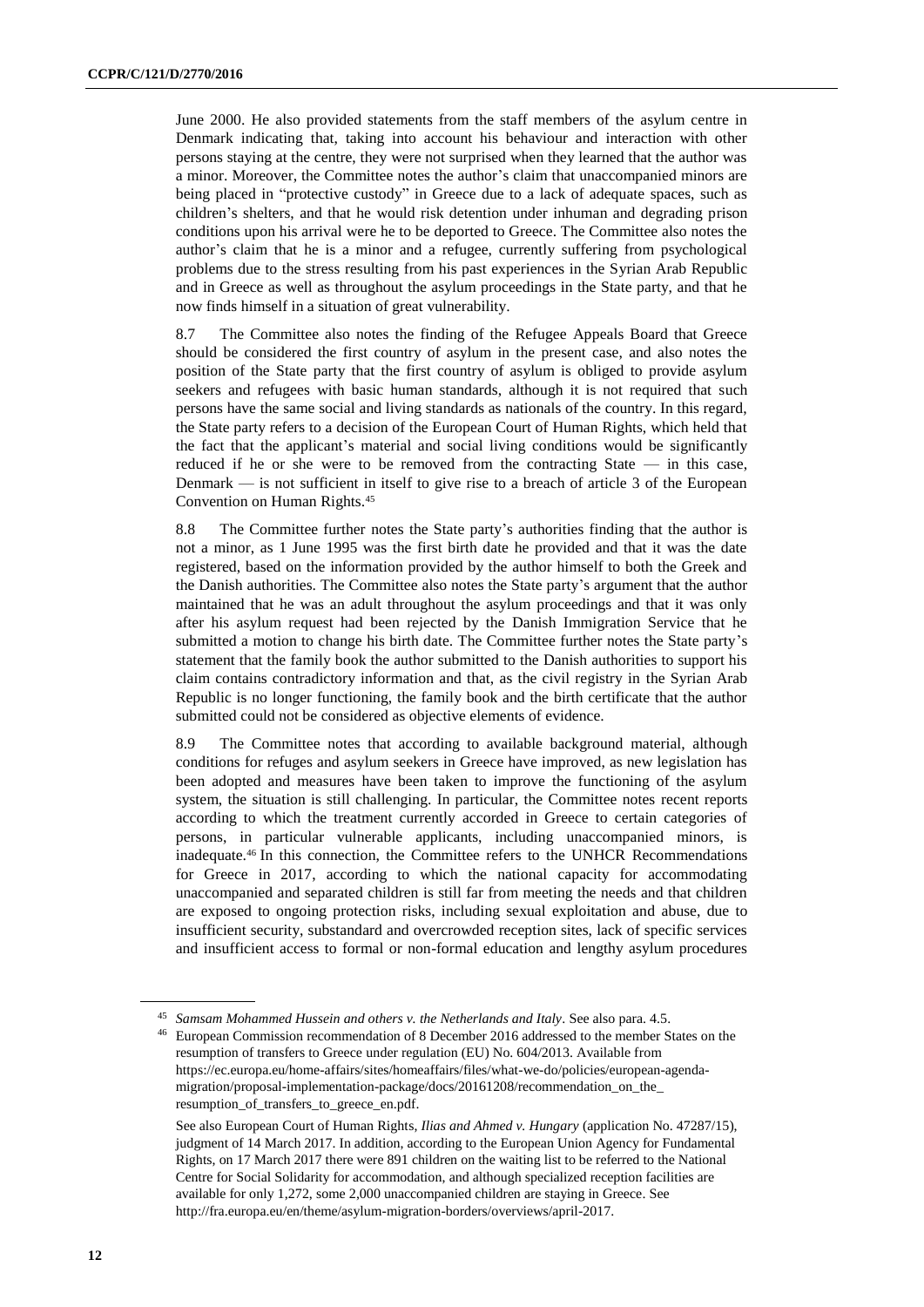for reuniting families, which also severely impact their psychosocial well-being. <sup>47</sup> The Committee further notes that available background material also indicates that unaccompanied refugee and migrant children continue to be held in detention centres in Greece,<sup>48</sup> sometimes with adults.<sup>49</sup>

8.10 The Committee further notes that the State party does not contest that after leaving the hostel where he had stayed following his arrival in Athens, the author lived on the streets for at least two months and that he did not receive any assistance from the Greek authorities, even though he had contacted them requesting support.

8.11 The Committee recalls that States parties should give sufficient weight to the real and personal risk a person might face if deported.<sup>50</sup> In particular, the evaluation of whether the removed individuals are likely to be exposed to conditions constituting cruel, inhuman or degrading treatment in violation of article 7 of the Covenant must be based not only on an assessment of the general conditions in the receiving country, but also on the individual circumstances of the persons in question. These circumstances include vulnerabilityincreasing factors relating to such persons, such as their age, which may transform a general situation which is tolerable for most removed individuals to one that is intolerable for some individuals.<sup>51</sup> The Committee considers that it was incumbent upon the State party to undertake an individualized assessment of the risk that the author would face in Greece in view of its obligation to afford children special measures of protection pursuant to article 24 of the Covenant. Such special measures should have included, in the circumstances of the case, the taking of reasonable measures to ascertain whether the author is a minor. In this regard, the Committee notes that the decision of the State party to not review the author's age was based mainly on the decision to rely on the information initially provided by him, notwithstanding the author's explanation as to the reasons why he had lied when he filed his asylum request and despite the possible link between his status as a minor and his poor exercise of discretion in lying about his age. In particular, the Committee notes that following the author's motion to change his date of birth, the State party did not take any measures to establish his age, such as a medical or psychological assessment or interviews with the staff of the asylum centre who provided their written testimony to support the author's claim as to his age. Moreover, State party's authorities did not undertake any act to verify the documents provided by the author to support his claim.

8.12 The Committee considers that in deciding the author's asylum request, the authorities of the State party relied on the inconsistencies of the family book and the author's initial statements that he was an adult. However, in the particular circumstances of the case under review, such inconsistences did not exempt the State party from taking other reasonable measures to remove doubts concerning the author's age and his right to obtain the special measures of protection that would be available for a minor, including (a) taking all reasonable measures available to assess his age before taking a decision on the possibility of removing him to Greece; and (b) taking into account available background information according to which the conditions of reception of migrant minors in Greece may result in circumstances incompatible with article 7 of the Covenant. Consequently, the Committee considers that, in these particular circumstances, the removal of the author to Greece would amount to a violation of articles 7 and 24 of the Covenant, read alone and in conjunction with each other.

9. The Committee, acting under article 5 (4) of the Optional Protocol, is of the view that the deportation of the author to Greece without taking any measures to ensure a reasonable assertion of the author's age would violate his rights under articles 7 and 24, read alone and in conjunction with each other.

<sup>47</sup> UNHCR Recommendations for Greece in 2017. Available from www.unhcr.org/58d8e8e64.pdf.

<sup>48</sup> Becatoros, "Council of Europe: detention of lone minors 'unacceptable'".

<sup>49</sup> UNHCR Recommendations for Greece in 2017.

<sup>50</sup> See, for example, communications No. 1763/2008, *Pillai et al. v. Canada*, Views adopted on 25 March 2011, paras. 11.2 and 11.4; and No. 2409/2014, *Ali and Ali Mohamad v. Denmark*, Views adopted on 29 March 2016, para. 7.8.

<sup>51</sup> See communication No. 2681/2015, *Y.A.A. and F.H.M. v. Denmark*, Views adopted on 10 March 2017, para. 7.7.